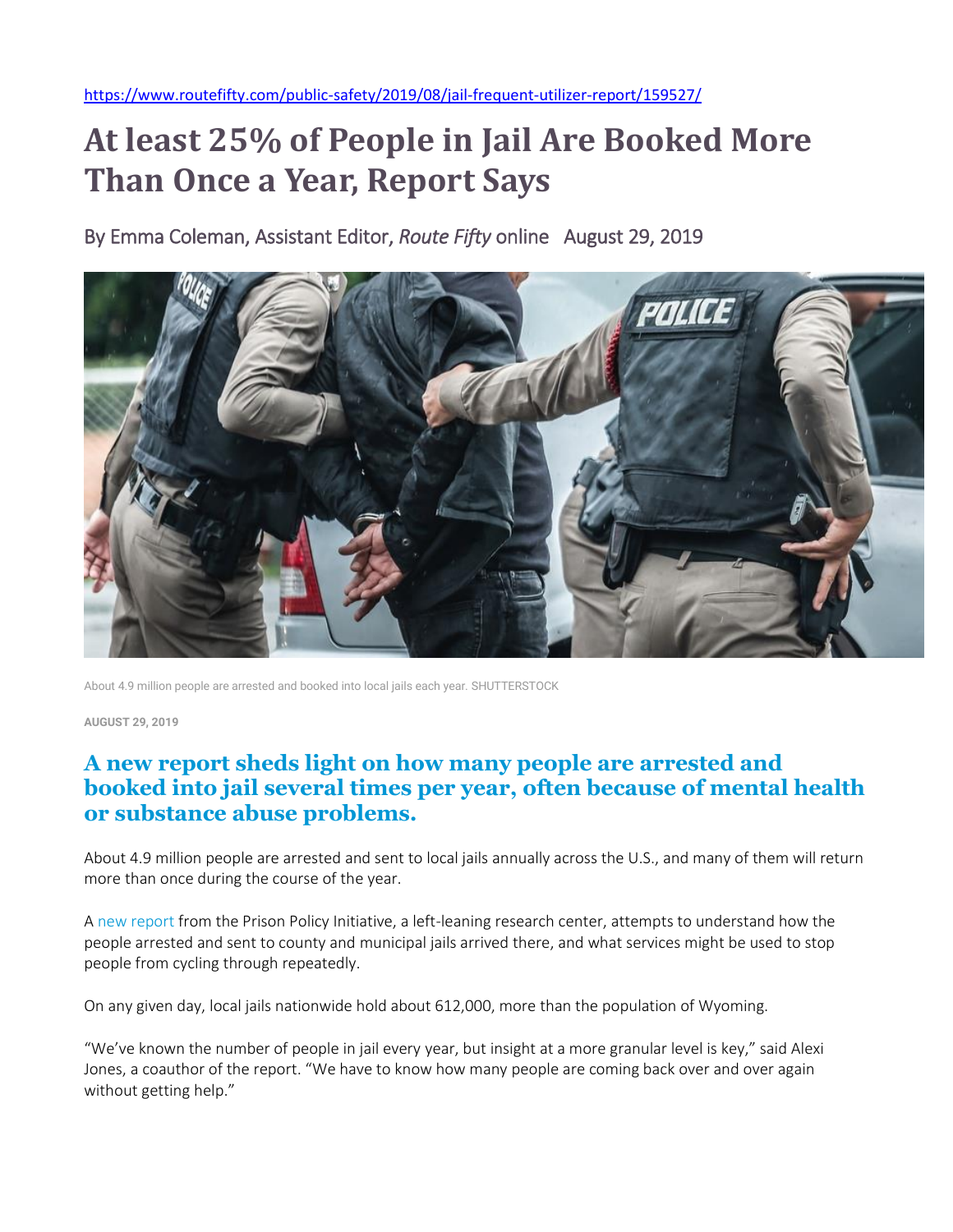About 4.9 million people are jailed in the U.S. each year—and most are only arrested once. But one in four are arrested more than once per year, and 428,000 people are arrested three or more times per year.

Jones said that the commonalities in this group of "frequent utilizers" are clear: they are often black, low-income, less educated, unemployed, and dealing with mental health or substance abuse issues. Almost 88% of the people arrested most frequently were booked for nonviolent offenses like drug possession, public drunkenness, and violation of probation or parole terms.

Parole and probation violations aren't just a problem for jails—they're also causing issues for state prisons. In some states, almost 80% of prison admissions are for these reasons, spurring many [state officials to](https://www.routefifty.com/public-safety/2019/06/parole-and-probation-violations-are-filling-state-prisons/157815/)  [reconsider](https://www.routefifty.com/public-safety/2019/06/parole-and-probation-violations-are-filling-state-prisons/157815/) the support services they provide to people on parole or probation. Sometimes, as was the case in [Missouri last year,](https://www.routefifty.com/public-safety/2019/06/parole-and-probation-violations-are-filling-state-prisons/157815/) the government has to choose between building new facilities to hold surging incarcerated populations, or investing the money in community programming.

Jones favors the latter, and said that governments who budget for preventative services are making an "economically wise" decision.

Since so many frequent utilizers have health problems, Jones said that governments that invest in community drug treatment programs, better mental health services, and substance abuse treatment see a [12-to-1 return](https://www.drugabuse.gov/publications/principles-drug-addiction-treatment-research-based-guide-third-edition/frequently-asked-questions/drug-addiction-treatment-worth-its-cost) on their investment.

"Repeatedly arresting and jailing people is very expensive and doesn't address underlying issues," Jones said. "The return on investment is clear when people are taken care of and no longer frequent emergency rooms and jails."



People who were jailed were more likely than those who weren't jailed to have serious mental and physical health needs, and to lack health insurance. These needs were even more prevalent among those arrested more than once per year. (Prison Policy Initiative)